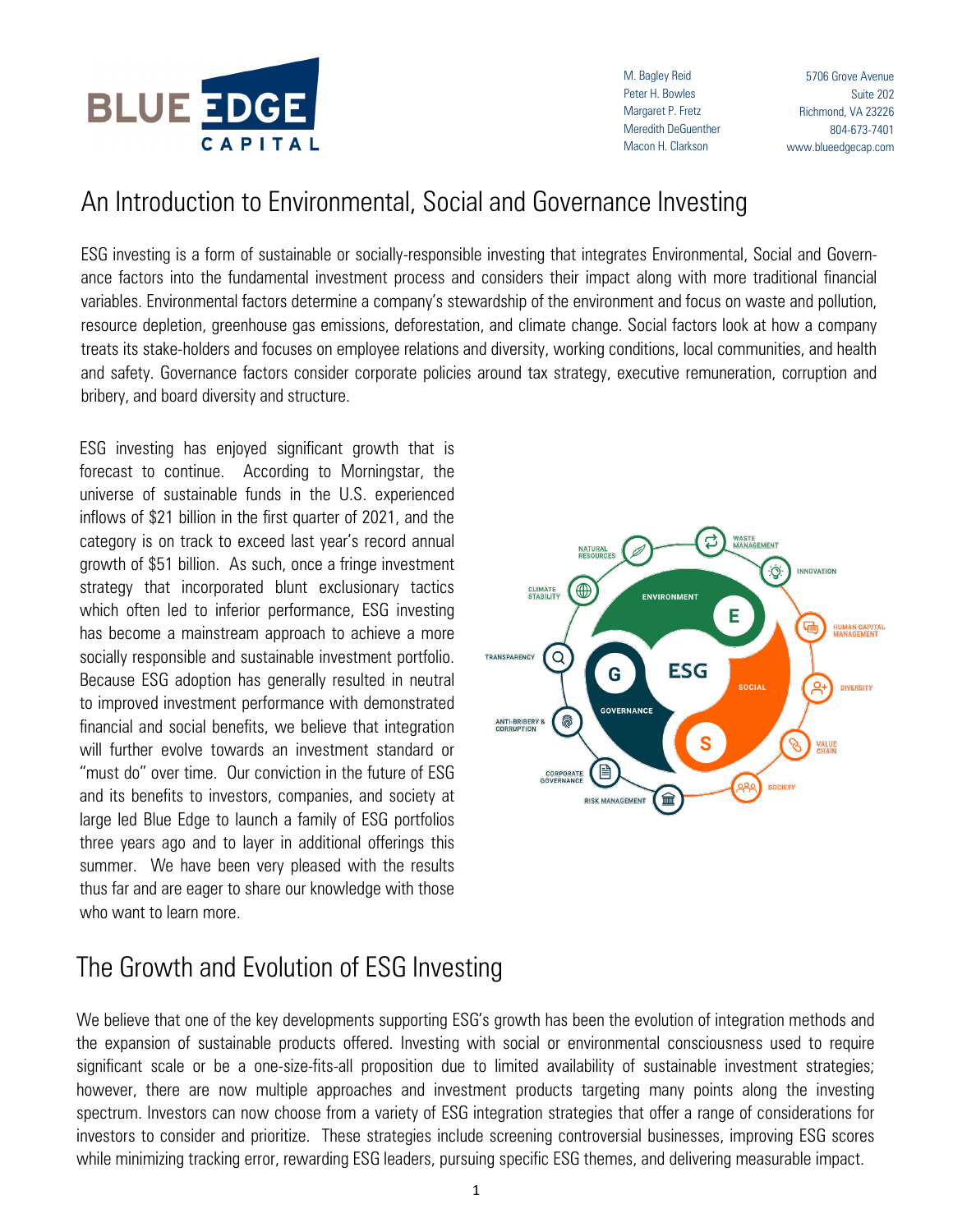

Along the same lines, the growth and proliferation of sustainable passive funds (index mutual funds and ETFs) has democratized access to ESG strategies by offering cost-effective solutions for smaller investors. According to Morningstar data, the number of sustainable exchange-traded funds has grown from 24 in 2015 to 111 at the end of 2020, including a 40% increase during 2020. While sector-specific funds used to dominate the sustainable ETF landscape, diversified funds have accounted for most of the recent growth. Since 2015, the assets managed in U.S. sustainable ETFs have grown at an annualized rate of 79%, or four times the 21% equivalent growth rate of the overall ETF market during that period. Morningstar reports that during the first quarter of 2021, passive mutual funds and ETFs claimed 70% of all U.S. sustainable asset flows. Given their current trajectory, we believe that assets in sustainable passive vehicles will exceed \$1.0 trillion by the end of the decade.

In addition to significantly enhanced options and access, recognition that sustainability filters can actually improve performance and risk attributes has reinforced investor demand and converted those who did not want to sacrifice return in order to achieve sustainable objectives. Increased data and quantitative analysis have enabled fund sponsors and index providers to fine tune their offerings in a manner that allows investors to have their cake and eat it too.



**U.S. SUSTAINABLE PASSIVE FUNDS**

**MSCI Extended ESG Focus Indices vs. Parent Indices <sup>1</sup>**



■ MSCI Extended ESG Focus Index (net, USD) ■ MSCI Parent Index (net, USD)

Source: Blackrock and Morningstar as of 3/31/2021. <sup>1</sup>Compound Annual

Growth Rates.

Source: MSCI. Data through 12/31/2020.

<sup>1</sup>Parent Indices refer to non-ESG filtered regional indices of MSCI.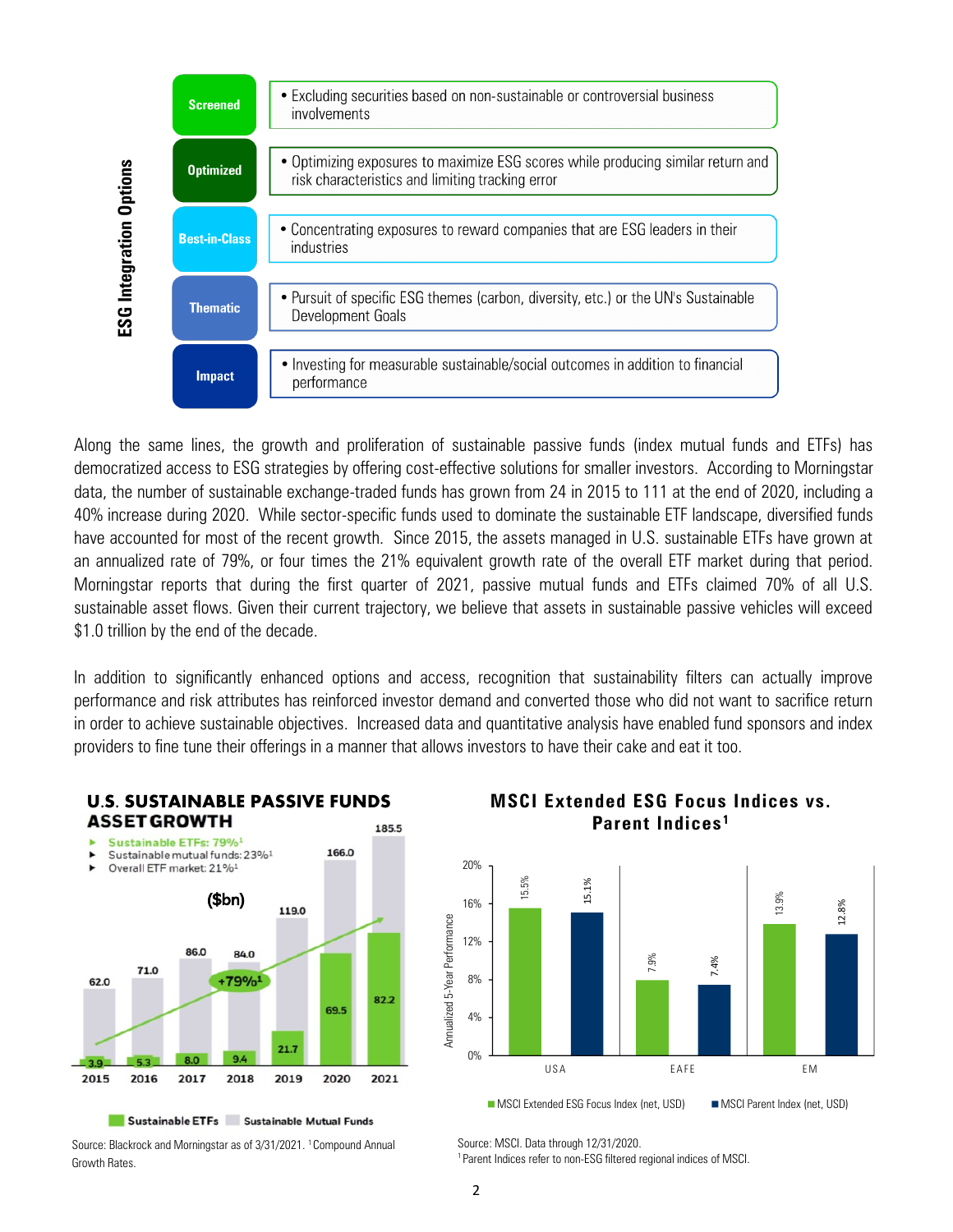## Opportunities to Implement an ESG Strategy with Blue Edge Capital

Recognizing the growing desire of many individual and institutional investors to invest in a more socially conscious and sustainable fashion, Blue Edge Capital developed a partial suite of ESG portfolios in July 2018. We designed our ESG portfolios around our core investment philosophies and employ a similar approach to asset allocation and ETF selection as our other portfolios. We worked closely with thought leaders in the ESG space to develop portfolios that minimize tracking error and seek to achieve comparable performance versus traditional indices in their pursuit of superior ratings along ESG metrics.

Over the past year, we've seen increased interest in these portfolios, which now have a compelling three-year track record. While individual investors were early adopters of these strategies, several of our non-profit clients deployed capital into our ESG portfolios in June 2021, and we expect to see continued growth in institutional appetite for these solutions in the future. We continue to refine portfolio construction and adjust exposures as new ESG ETFs come to market. On July 1<sup>st</sup>, we launched two new ESG portfolios to round out the risk spectrum to include portfolios that track our growth and growth and income objectives. The BEC ESG Growth Portfolio has an 80% strategic target to global equities and 20% strategic target to fixed income, while the BEC ESG Growth and Income Portfolio targets 50% exposure to both global equities and fixed income. These new portfolios use the same ETFs that the ESG Balanced Portfolio incorporates but with differing asset class and position weights.

|                             | <b>Inception</b><br><b>Date</b> | <b>Current/Target Exposures</b> |          |              |      | <b>Annual Performance</b> |       |                          | Current Year (as of 6/30/21) |            |                | Annualized Performance (as of 6/30/21) |        |                          |                |
|-----------------------------|---------------------------------|---------------------------------|----------|--------------|------|---------------------------|-------|--------------------------|------------------------------|------------|----------------|----------------------------------------|--------|--------------------------|----------------|
| <b>BEC Portfolio (4)(6)</b> |                                 | <b>US Eq</b>                    | Int'l Ea | <b>Fixed</b> | Cash | 2018                      | 2019  | 2020                     | <b>Month</b>                 | <b>QTD</b> | <b>YTD</b>     | l-vear                                 | 3-year | 5-year                   | Inception      |
|                             |                                 |                                 |          |              |      |                           |       |                          |                              |            |                |                                        |        |                          |                |
| <b>BEC ESG Portfolios</b>   |                                 |                                 |          |              |      |                           |       |                          |                              |            |                |                                        |        |                          |                |
| <b>Equity</b>               | 6/30/2018                       | 75.0%                           | 24.4%    | 0.0%         | 0.6% | $(8.9\%)*$                | 29.8% | 18.5%                    | 1.7%                         | 6.9%       | 13.7%          | 42.3%                                  | 16.8%  | $\overline{\phantom{a}}$ | 16.8%          |
| Benchmark                   |                                 | 70.0%                           | 30.0%    | 0.0%         | 0.0% | $(8.9\%)$                 | 28.1% | 17.8%                    | 1.5%                         | 7.4%       | 13.3%          | 41.6%                                  | 15.9%  | $\sim$                   | 15.9%          |
| Growth                      | 6/30/2021                       | 64.9%                           | 21.1%    | 13.3%        | 0.7% | --                        | --    | --                       |                              | --         | $\blacksquare$ | --                                     |        | -                        | $\blacksquare$ |
| Benchmark                   |                                 | 56.0%                           | 24.0%    | 20.0%        | 0.0% | $\overline{\phantom{a}}$  | $-$   | $-$                      | --                           | $ \sim$    | --             | --                                     | --     | --                       | --             |
| <b>Balanced</b>             | 6/30/2018                       | 57.9%                           | 18.1%    | 23.4%        | 0.6% | $(6.4\%)*$                | 22.0% | 15.1%                    | 1.4%                         | 5.6%       | 10.4%          | 30.3%                                  | 13.2%  | $\overline{\phantom{a}}$ | 13.2%          |
| Benchmark                   |                                 | 50.0%                           | 20.0%    | 30.0%        | 0.0% | (5.7%)                    | 22.3% | 15.5%                    | 1.3%                         | 5.8%       | 8.7%           | 27.9%                                  | 13.2%  | $\overline{\phantom{a}}$ | 13.2%          |
| <b>Growth &amp; Income</b>  | 6/30/2021                       | 44.8%                           | 13.4%    | 41.1%        | 0.7% | $\blacksquare$            | --    | $\overline{\phantom{a}}$ | --                           | --         | -              | --                                     | --     | -                        | $\sim$         |
| Benchmark                   |                                 | 35.0%                           | 15.0%    | 50.0%        | 0.0% | $\sim$                    | --    | $-$                      | $-$                          | $ \sim$    | $ -$           | --                                     | --     | $\overline{\phantom{m}}$ | --             |

\*Partial Period Return

Please reach out to learn more about our ESG offerings and discuss how they can enhance your investment portfolio.

| M. Bagley Reid             |  |  |  |  |  |
|----------------------------|--|--|--|--|--|
| Peter H. Bowles            |  |  |  |  |  |
| Margaret P. Fretz          |  |  |  |  |  |
| <b>Meredith DeGuenther</b> |  |  |  |  |  |
| Macon H. Clarkson          |  |  |  |  |  |

 $804-673-7402$  breid@blueedgecap.com  $804-673-7404$  pbowles @blueedgecap.com  $804-673-7405$  mfretz@blueedgecap.com 804-673-7406 mdeguenther@blueedgecap.com 804-673-7403 mclarkson@blueedgecap.com